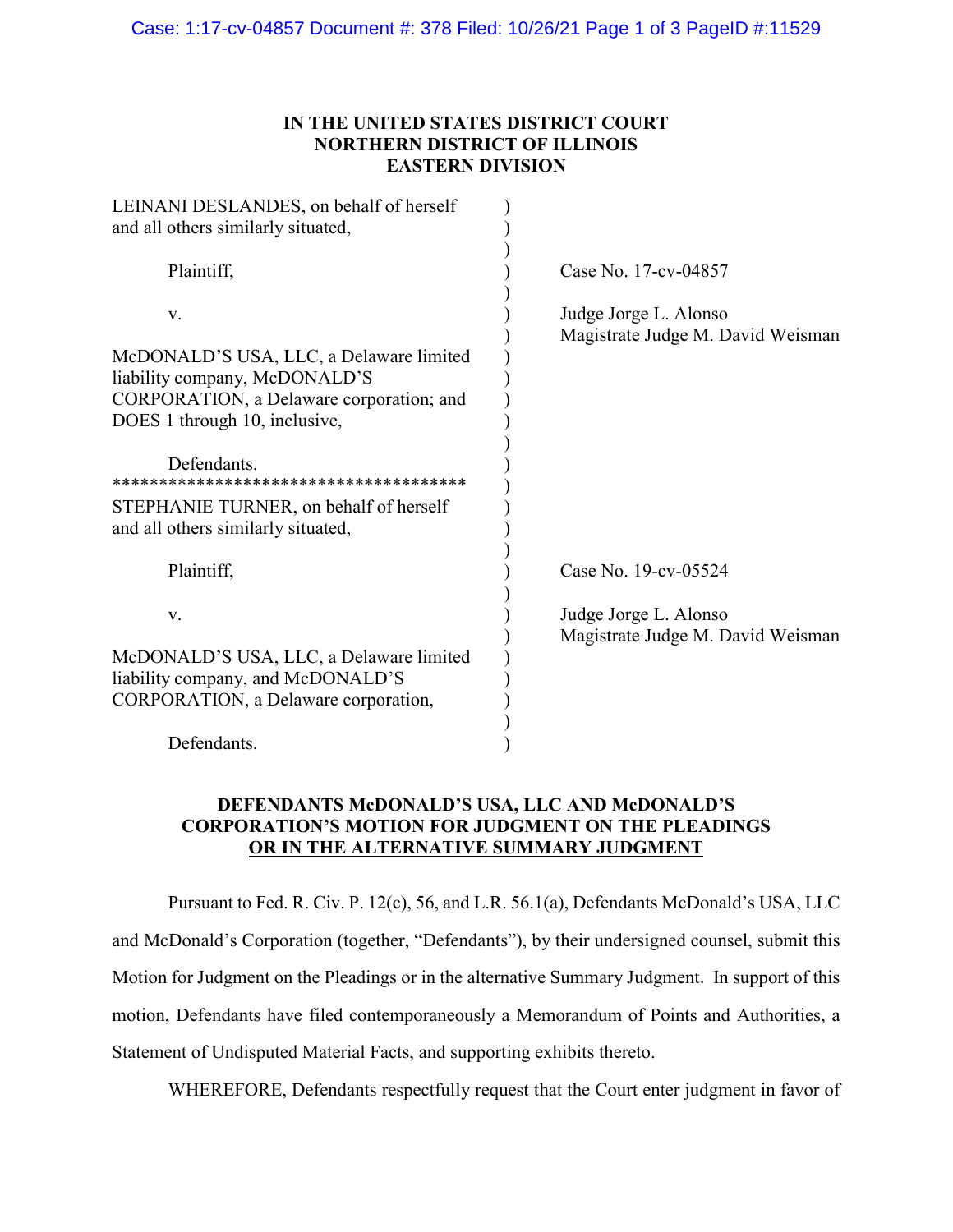#### Defendants.

Dated: October 26, 2021 Respectfully submitted,

# **McDONALD'S USA, LLC and McDONALD'S CORPORATION**

By: */s/ Rachel S. Brass* Rachel S. Brass

#### GIBSON DUNN & CRUTCHER LLP

Rachel S. Brass (admitted pro hac vice) Caeli A. Higney (admitted pro hac vice) Julian W. Kleinbrodt (admitted pro hac vice) 555 Mission St., Suite 3000 San Francisco, California 94105 Telephone: (415) 393-8200 Facsimile: (415) 374-8458 Email: RBrass@gibsondunn.com CHigney@gibsondunn.com

Matthew C. Parrott (admitted pro hac vice) 3161 Michelson Dr. Irvine, CA 92612 Telephone: (949) 451-3800 Facsimile: (949) 451-4220 Email: MParrott@gibsondunn.com

### A&G LAW LLC

Robert M. Andalman (Atty. No. 6209454) Rachael Blackburn (Atty. No. 6277142) 542 S. Dearborn St.; 10th Floor Chicago, IL 60605 Tel.: (312) 341-3900 Fax: (312) 341-0700